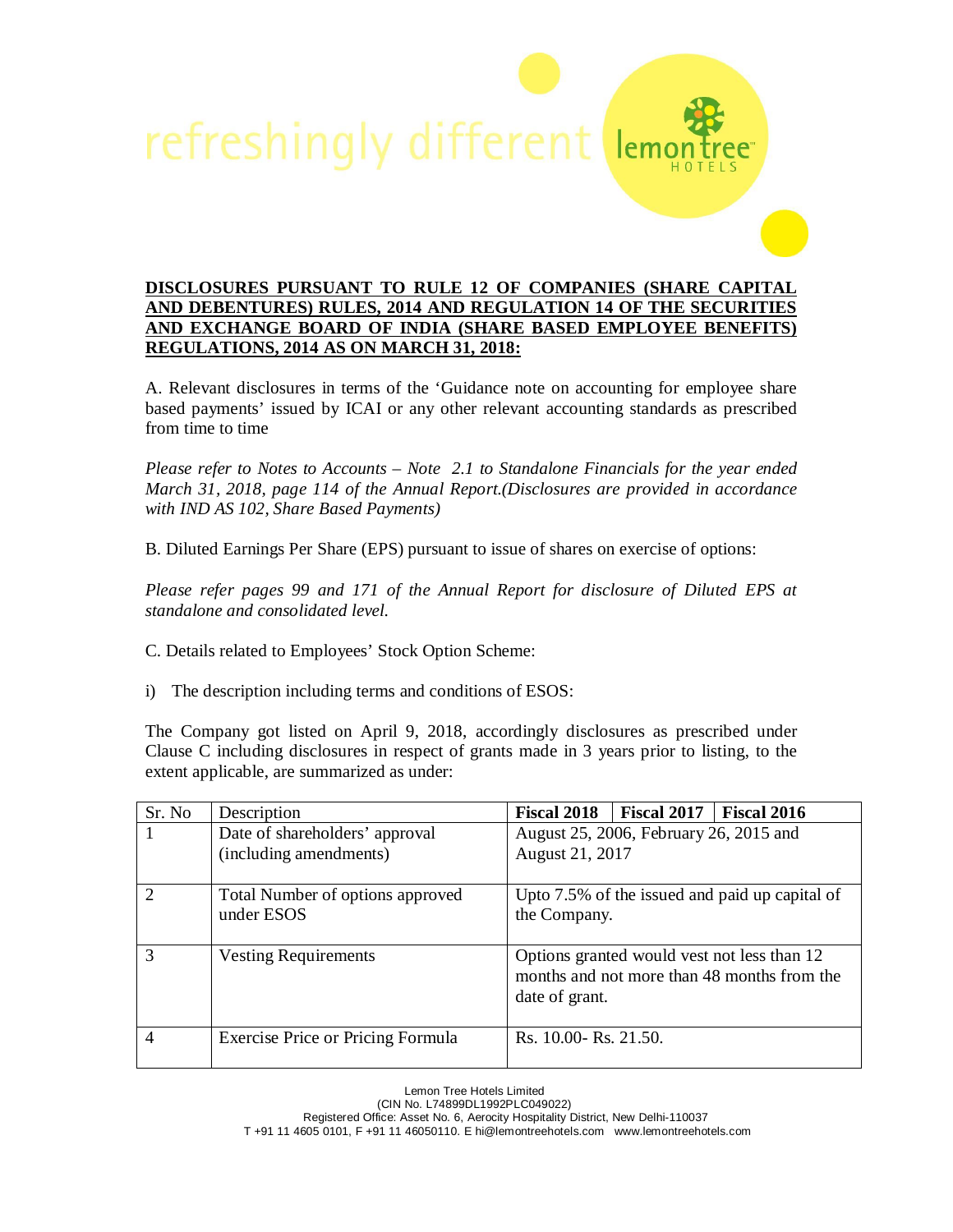refreshingly different lemon

| 5      | Source of shares                                                                                                                                                                                                                                                                                                                                                                                                                 | Primary                        |                    |             |
|--------|----------------------------------------------------------------------------------------------------------------------------------------------------------------------------------------------------------------------------------------------------------------------------------------------------------------------------------------------------------------------------------------------------------------------------------|--------------------------------|--------------------|-------------|
| 6      | Variation in terms of options                                                                                                                                                                                                                                                                                                                                                                                                    | No Variation during FY 2017-18 |                    |             |
| $\tau$ | Method used to account for ESOS                                                                                                                                                                                                                                                                                                                                                                                                  | Fair value method              |                    |             |
| 8      | Where the company opts for expensing<br>of the options using the intrinsic value<br>of the options, the difference between<br>the employee compensation cost so<br>computed<br>and<br>the<br>employee<br>compensation cost that shall have been<br>recognized if it had used the fair value<br>of the options shall be disclosed. The<br>impact of this difference on profits and<br>on EPS of the Company shall be<br>disclosed | Not applicable                 |                    |             |
| 9      | Option movement during the year:                                                                                                                                                                                                                                                                                                                                                                                                 |                                |                    |             |
|        | Number of options outstanding at the<br>beginning of the period                                                                                                                                                                                                                                                                                                                                                                  |                                | 7,814,678          |             |
|        | Number of options granted during the<br>year                                                                                                                                                                                                                                                                                                                                                                                     | <b>Fiscal 2018</b>             | <b>Fiscal 2017</b> | Fiscal 2016 |
|        |                                                                                                                                                                                                                                                                                                                                                                                                                                  | 4,87,000                       | $\overline{0}$     | 82,05,000   |
|        | Number of options forfeited/ lapsed<br>during the year                                                                                                                                                                                                                                                                                                                                                                           | 149,527                        |                    |             |
|        | Number of options vested during the<br>year                                                                                                                                                                                                                                                                                                                                                                                      | 2,281,734                      |                    |             |
|        | Number of options exercised during the<br>year                                                                                                                                                                                                                                                                                                                                                                                   | 2,318,370                      |                    |             |
|        | Number of shares arising as a result of<br>exercise of options                                                                                                                                                                                                                                                                                                                                                                   | 2,318,370                      |                    |             |
|        | Money realized by exercise of options<br>(INR)                                                                                                                                                                                                                                                                                                                                                                                   | 47,106,105                     |                    |             |
|        | Loan repaid by the trust during the year<br>from exercise price received                                                                                                                                                                                                                                                                                                                                                         | 2,600,000                      |                    |             |
|        | Number of options outstanding at the<br>end of the year                                                                                                                                                                                                                                                                                                                                                                          | 5,833,781                      |                    |             |
|        | Number of options exercisable at the<br>end of the year                                                                                                                                                                                                                                                                                                                                                                          | 2,293,134                      |                    |             |

ree

Lemon Tree Hotels Limited

(CIN No. L74899DL1992PLC049022)

Registered Office: Asset No. 6, Aerocity Hospitality District, New Delhi-110037

T +91 11 4605 0101, F +91 11 46050110. E hi@lemontreehotels.com www.lemontreehotels.com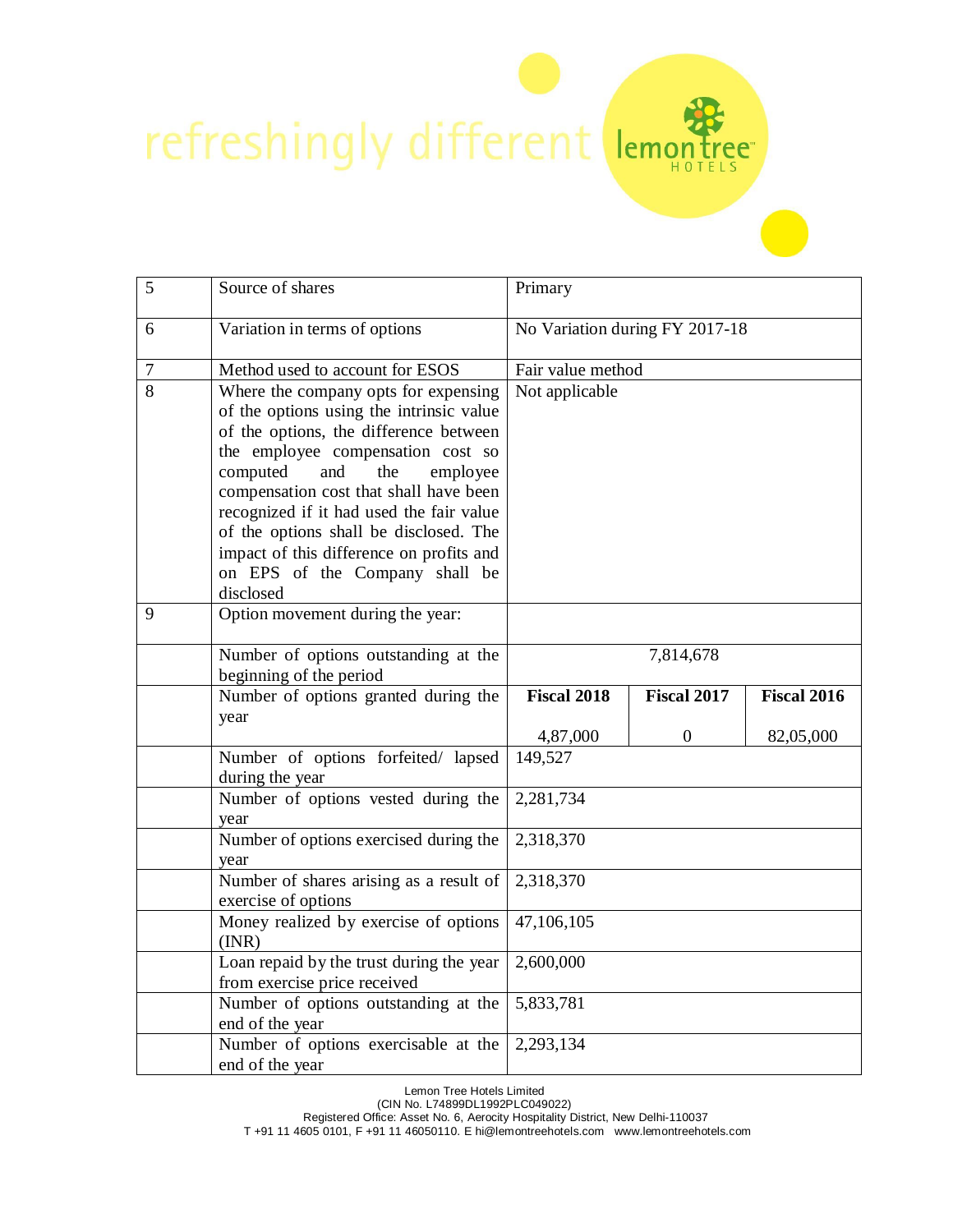## refreshingly different

| 10 | Employee-wise details of options granted to :-                                                                             |                                                                                                                                       |  |
|----|----------------------------------------------------------------------------------------------------------------------------|---------------------------------------------------------------------------------------------------------------------------------------|--|
|    | i. Senior Managerial Personnel/KMP's                                                                                       | Mr. Vikramjit Singh (President)                                                                                                       |  |
|    | ii. Any other employee who receives a                                                                                      | 90,000 options granted $\omega$ Rs 21.50<br>Mr. Vikramjit Singh (President)- 90,000                                                   |  |
|    | grant in any one year of option                                                                                            | options @ Rs 21.50                                                                                                                    |  |
|    | amounting to 5% or more of option                                                                                          |                                                                                                                                       |  |
|    | granted during that year                                                                                                   | Mr. Sumant Jaidka(Sr. Vice President -                                                                                                |  |
|    |                                                                                                                            | Operations & COO)- 40,000 options @ Rs $21.50$                                                                                        |  |
|    |                                                                                                                            | Mr. Prashant Mehrotra(Vice President & Chief<br>Revenue Officer) – 25,000 options @ Rs 21.50                                          |  |
|    |                                                                                                                            | Ms. Natasha Yashpal (AVP & Head-Travel<br>Trade) - 25,000 options @ Rs 21.50                                                          |  |
|    |                                                                                                                            | Mr. Narotam Singh (Area Director -South)-<br>35,000 options @ Rs 21.50                                                                |  |
|    | iii. Identified employees who were                                                                                         | None                                                                                                                                  |  |
|    | granted option, during any one year,                                                                                       |                                                                                                                                       |  |
|    | equal to or exceeding 1%<br>of the<br>issued capital (excluding outstanding                                                |                                                                                                                                       |  |
|    | warrants and conversions)<br>of the                                                                                        |                                                                                                                                       |  |
|    | Company at the time of grant                                                                                               |                                                                                                                                       |  |
| 11 | Weighted average exercise prices and                                                                                       | Weighted average exercise price $-$ Rs. 21.50                                                                                         |  |
|    | weighted average fair values of options                                                                                    | per options                                                                                                                           |  |
|    | disclosed separately for options whose<br>exercise price either equals or exceeds                                          |                                                                                                                                       |  |
|    | or is less than the market price of the                                                                                    | Weighted average fair values of options $-$ Rs<br>13.75 Per option                                                                    |  |
|    | stock                                                                                                                      |                                                                                                                                       |  |
| 12 | Description<br>of<br>the<br>method<br>and<br>significant assumptions used during the<br>year to estimate the fair value of | Using the Black - Scholes Option Pricing<br>Model, the Company has estimated the<br>volatility based on historical market conditions. |  |
|    | following<br>options<br>including<br>the                                                                                   | The various assumptions considered in the                                                                                             |  |
|    | information:                                                                                                               | pricing model for the aforesaid mentioned                                                                                             |  |
|    | (a) the weighted-average values of                                                                                         | ESOP's granted are:                                                                                                                   |  |
|    | share price, exercise price, expected                                                                                      | the weighted average value of share price:                                                                                            |  |
|    | expected<br>volatility,<br>option<br>life,<br>expected<br>dividends,<br>the<br>risk-free                                   | Rs. 22.92                                                                                                                             |  |
|    | interest rate and any other inputs to the                                                                                  | weighted average exercise price: Rs. 21.50<br>Risk free interest rate $-7.47\%$<br>$\bullet$                                          |  |

 $\sum_{\substack{\text{c}}$ 

Lemon Tree Hotels Limited

(CIN No. L74899DL1992PLC049022)

Registered Office: Asset No. 6, Aerocity Hospitality District, New Delhi-110037

T +91 11 4605 0101, F +91 11 46050110. E hi@lemontreehotels.com www.lemontreehotels.com